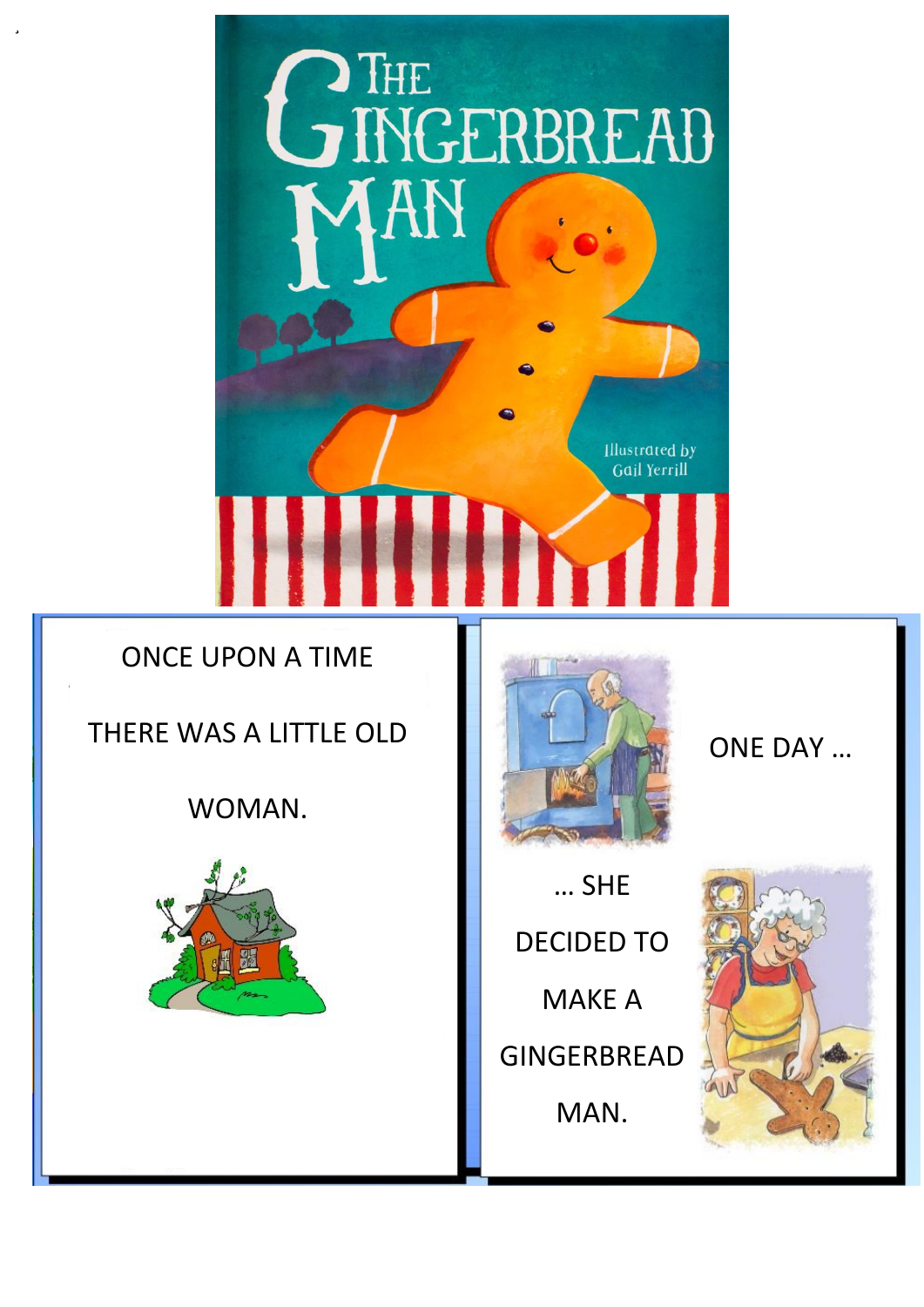#### SHE PUT HER

#### GINGERBREAD MAN IN THE

## OVEN TO BAKE.



SOON THERE WAS A NOISE COMING FROM THE OVEN!

#### IT WAS THE GINGERBREAD

MAN.

## HE RAN OUT OF THE OVEN.



»STOP, LITTLE GINGERBREAD MAN!« CRIED THE OLD WOMAN.

BUT THE GINGERBREAD MAN WOULD NOT STOP.



THE GINGERBREAD MAN DID NOT WANTED TO BE EATEN, SO HE SAID…

»RUN, RUN AS FAST AS YOU CAN, BUT YOU CANT CATCH ME – IM THE GINGERBREAD

MAN!«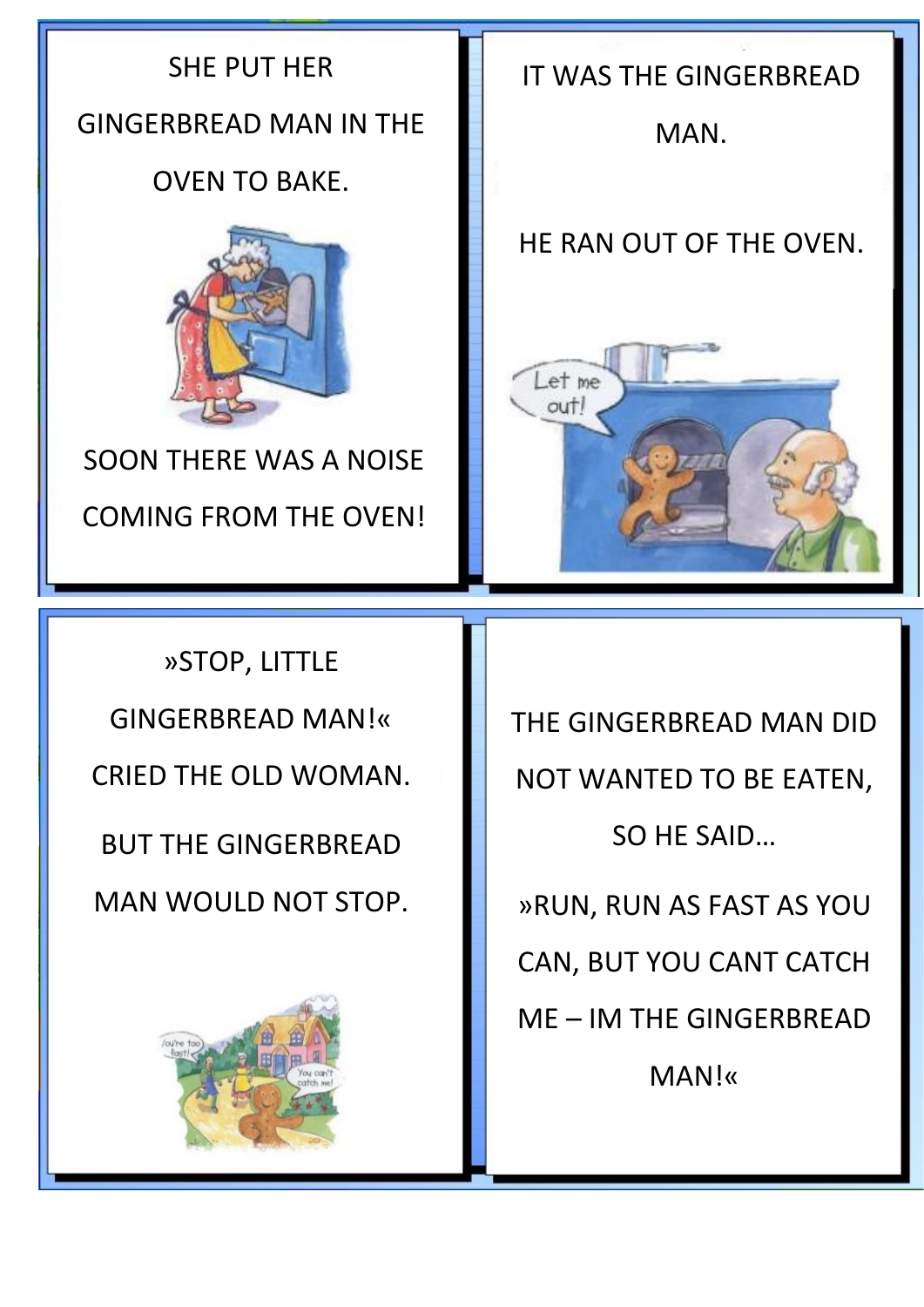

# »YOU LOOK TASTY« SAID THE COW, »I THINK I'LL EAT YOU«.

»YOU WILL HAVE TO CATCH

ME FIRST« SAID THE GINGERBREAD MAN.

»RUN, RUN AS FAST AS YOU CAN, BUT YOU CANT CATCH ME – IM THE GINGERBREAD

MAN!«



NEXT HE CAME TO A

HORSE.



»YOU LOOK TASTY« SAID THE HORSE, »I THINK I'LL EAT YOU«.

»YOU WILL HAVE TO CATCH ME FIRST« SAID THE GINGERBREAD MAN.

»RUN, RUN AS FAST AS YOU CAN, BUT YOU CANT CATCH ME – IM THE GINGERBREAD MAN!«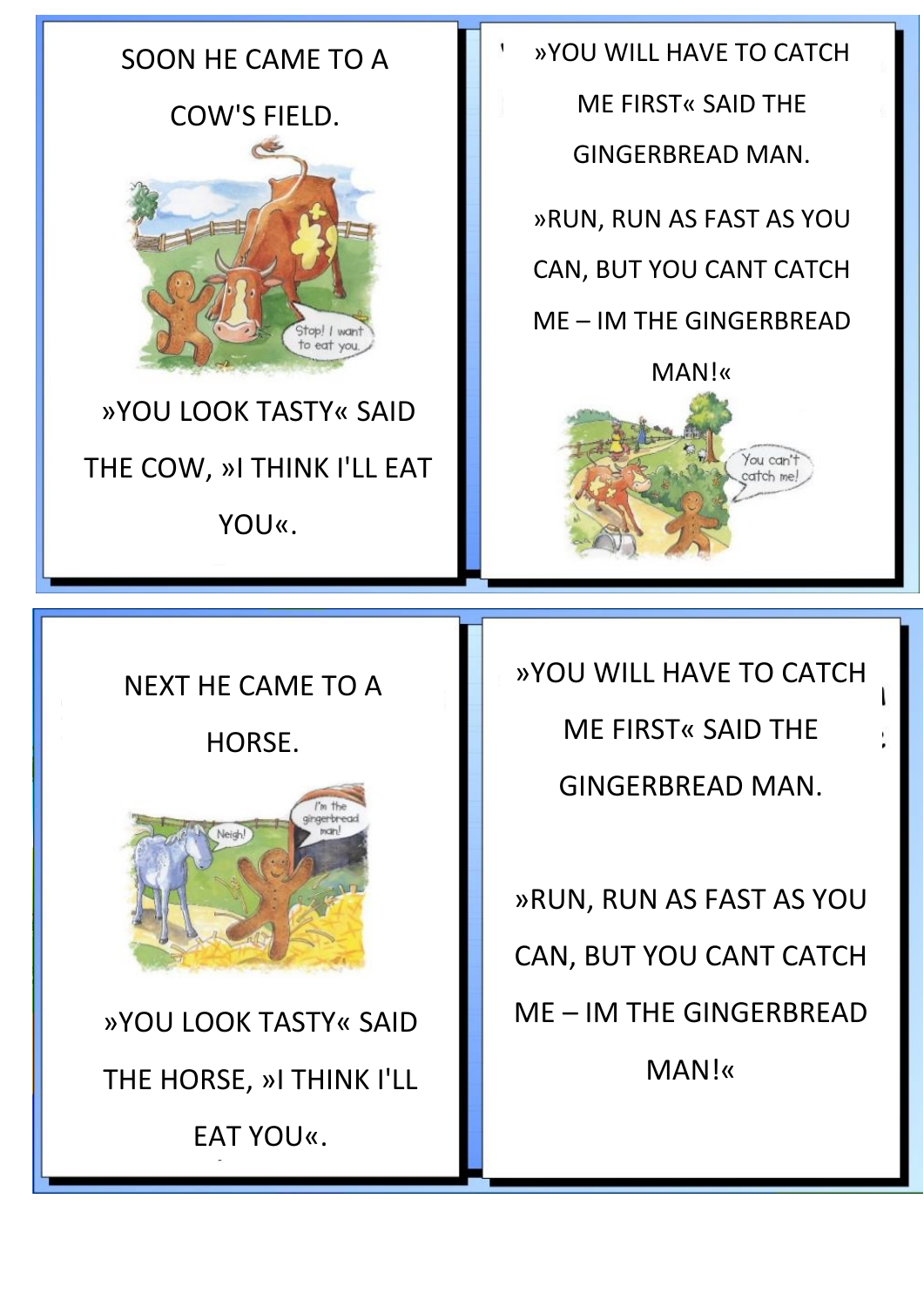

NEXT HE CAME TO A FOX.

»WHY ARE YOU RUNNING AWAY?« ASKED THE FOX. »THEY ALL WANT TO EAT ME.« SAID THE GINGERBREAD MAN. »I THINK I NEED TO CROSS THE RIVER.«



»I CAN HELP YOU.« SAID THE FOX. »YOU CAN HOLD MY TAIL WHILE I SWIM ACROSS.«



»I M SO HAPPY I MET YOU« SAID THE GINGERBREAD MAN.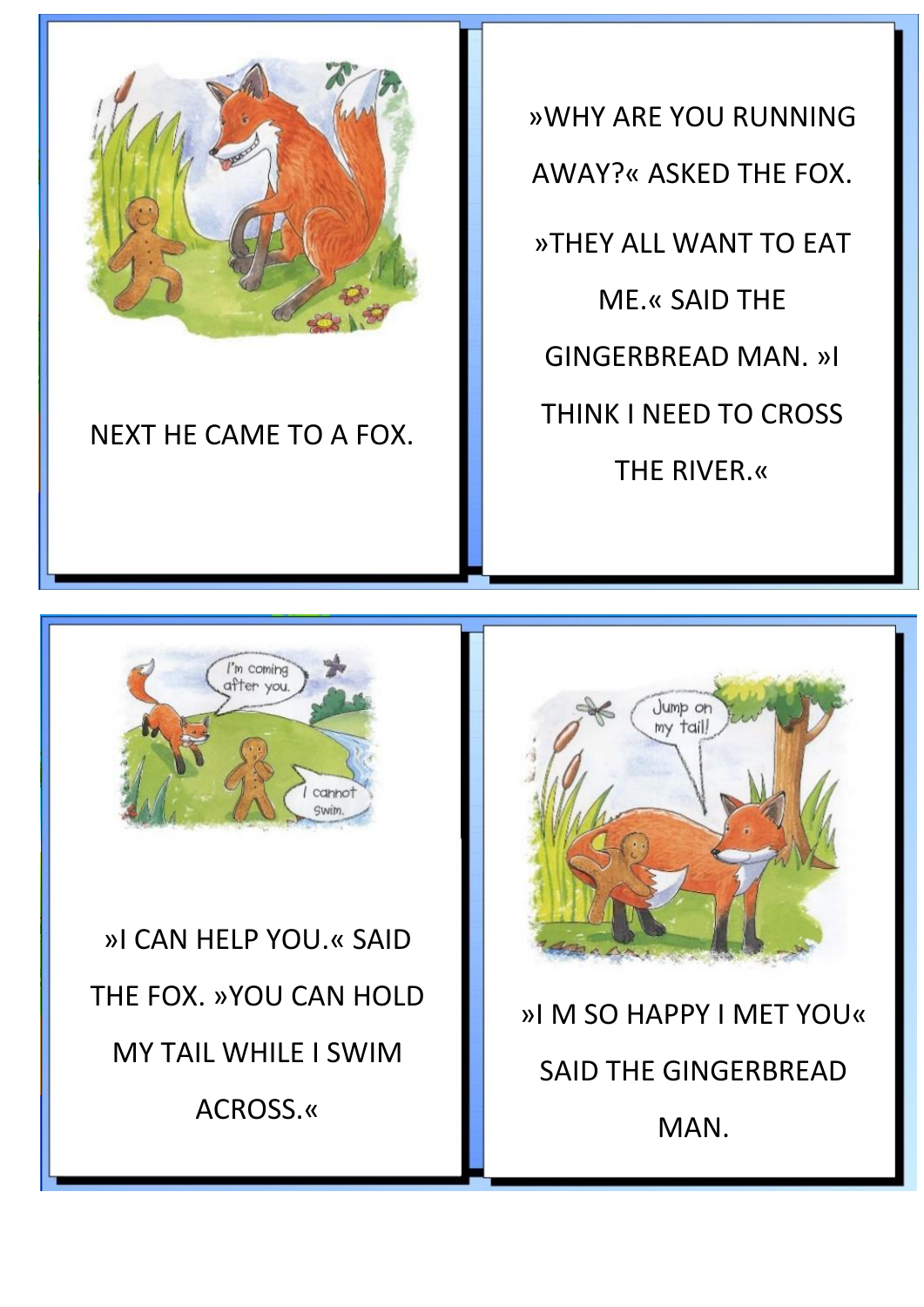

»I AM GETTING WET« SAID THE GINERBREAD MAN.

»THEN JUMP ON MY BACK«, SAID THE FOX.



»OH NO IM GETTING WET

AGIN.«

»WELL, JUMP ON MY

EARS,« SAID THE FOX.

BUT THE GINGERBREAD MAN WAS STILL GETTING

**WET** 

»THEN JUMP ON MY NOSE«, SAID THE FOX.



HE JUMPED, BUT …